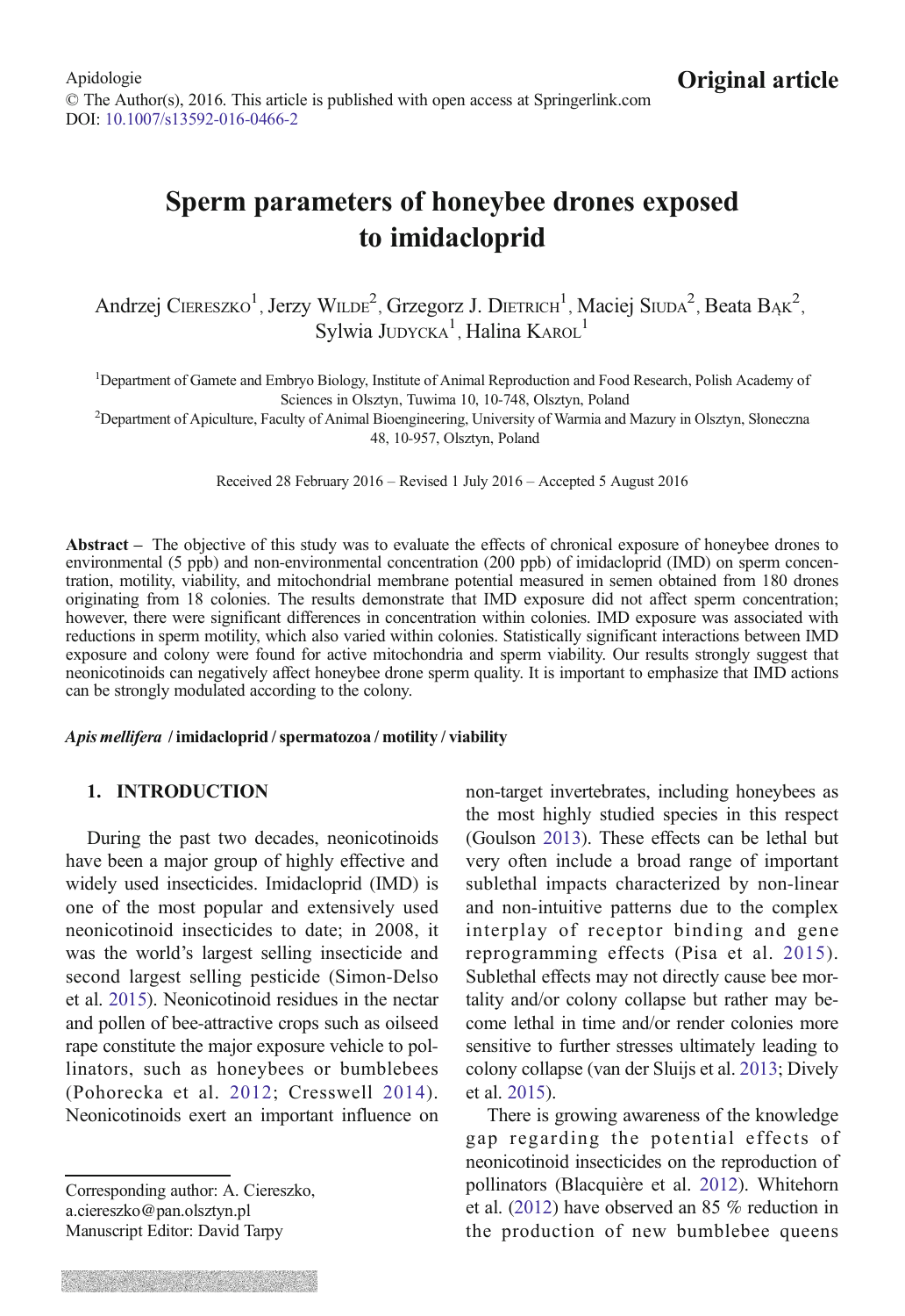(Bombus terrestris ) after exposure to fieldrealistic levels of the neonicotinoid imidacloprid. The latter suggests that the impact of imidacloprid on the reproduction of wild-bee colonies is likely to be widespread and significant. Sandrock et al. ([2014a](#page-11-0)) have demonstrated that chronic neonicotinoid dietary exposure has severe detrimental effects on solitary red mason bee (Osmia bicornis) reproductive output manifested by a 50 % reduction in total offspring production and a significantly male-biased offspring sex ratio. Cresswell [\(2011\)](#page-10-0) pointed out that most available data on IMD effects on honeybees originate from studies of adult worker bees, whereas colony health depends on the success of all life stages, including drones. It is well established that poorly inseminated queens is one of the key factors affecting honeybee colonies (Severson and Erickson, [1989](#page-11-0)). Recently, Williams et al. [\(2015\)](#page-11-0) demonstrated that the reproductive system of honeybee queens exposed to neonicotinoid pesticides was severely affected morphologically and physiologically. To our knowledge, the effects of IMD on the male reproductive system of insects have not been studied. Such studies are also justified by recently published results demonstrating impairments of testicular function in IMD-treated vertebrates (Bal et al. [2012;](#page-10-0) Cardone [2015;](#page-10-0) Lopez-Antia et al. [2015](#page-10-0); Lonare et al. [2015](#page-10-0)).

Testing the sperm quality of drones is important to understand the mechanism of biology of honeybee mating, including drone fitness, polyandry, and sperm competition (Ben Abdelkader et al. [2014\)](#page-10-0). The usefulness of single tests is very limited for the evaluation of sperm quality in drones (Wegener et al. [2012](#page-11-0)). Therefore, a multiple testing approach is recommended in order to include different aspects of drone reproductive performance. Sperm concentration measurement is important to evaluate the efficacy and/or disturbances to spermatogenesis and to evaluate if sufficient numbers of spermatozoa are produced over the period from spermatogenesis to sexual maturity to fertilize queens and ensure the productivity of colonies (Rhodes et al. [2011\)](#page-10-0). Sperm motility reflects both energetic efficacy and the quality of the motility apparatus; it is also important for sperm transfer to a queen's spermatheca (Ruttner and Koeniger [1971](#page-11-0); Baer [2005](#page-9-0)). Viability staining reflects functional quality of membrane permeability and was found to be especially useful for the evaluation of sperm competition in insects, including honeybees (Hunter and Birkhead [2002;](#page-10-0) Tofilski et al. [2012](#page-11-0)). Measurements of mitochondrial membrane potential (MMP) is important for evaluating the function of mitochondria, which are particularly vital for the production of energy during sperm movement. The use of flow cytometry, rather than fluorescence microscopy, facilitates high-throughput analysis and enables the quantification of thousands of sperm cells per sample and between the implementation of blind counting and randomization (Holman [2009;](#page-10-0) Rzymski et al. [2012](#page-11-0); Paynter et al. [2014\)](#page-10-0).

We recently evaluated the relationship between the total antioxidant capacity of honeybee workers' hemolymph and IMD exposure (Słowińska et al. [2016](#page-11-0)). The results revealed that antioxidant protection of honeybees is related to age and may be disturbed by exposure to IMD. In the current study, using the same experimental design, we evaluated whether IMD exposure also affected the quality of drone semen. Although drones do not participate in colony tasks, their life is influenced in a similar manner because they spend their first days inside the colony and are fed with contaminated food and by workers contaminated with IMD. The objective of this study was to evaluate the effects of chronical exposure of honeybee drones to environmental, fieldrealistic concentration (5 ppb) and nonenvironmental concentration (200 ppb) of IMD on sperm concentration, motility, viability, and mitochondrial membrane potential measured in semen obtained from 180 drones originating from 18 colonies. Concentrations of IMD used in our study were aimed to test field-realistic concentrations (5 ppb) as well as potentially lethal concentrations (200 ppb). The latter concentrations was also selected after data of Tapparo et al. ([2011](#page-11-0)), who reported that range high concentrations of IMD (up to 340 ppb) can be found in guttation drops of corn. The usefulness of absorbance measurements at 600 nm to estimate sperm concentrations (as established for studies of vertebrates)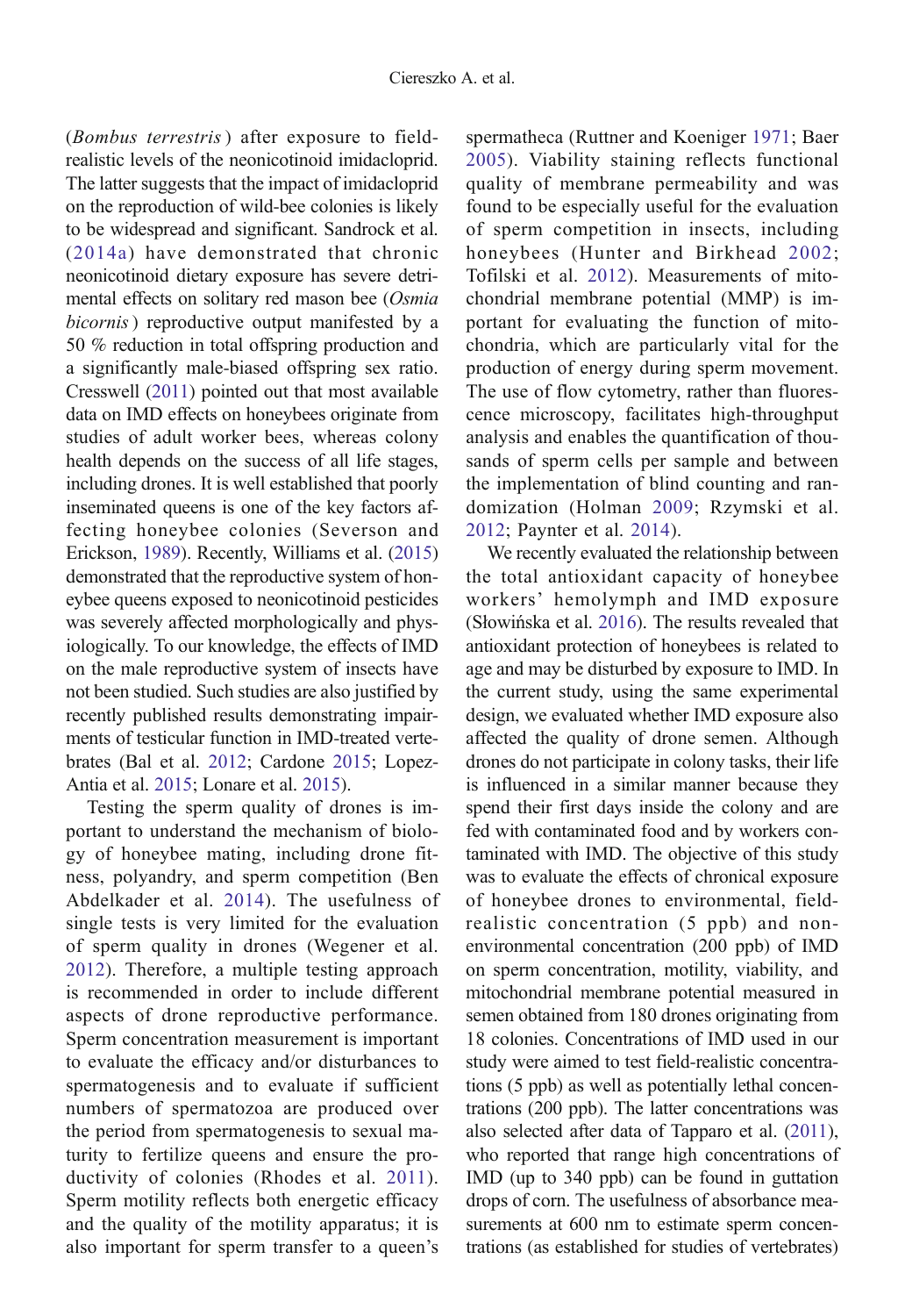(Ciereszko and Dabrowski [1993\)](#page-10-0) was also evaluated.

## 2. MATERIAL AND METHODS

# 2.1. Animals and sampling

#### 2.1.1. Honeybee colonies

The experiment was carried out during the beekeeping season (June–August 2014) and included drones reared in honeybee (Apis mellifera carnica) colonies kept in an apiary near Olsztyn, Poland (lat. 53.745117, long. 20.449361). We used colonies occupying two supers of Wielkopolski hives with  $360 \times 260$  mm frames of a type commonly used in Poland. Each colony contained a 2-year-old queen, naturally mated, approximately 40,000 workers, and 20 wax combs.

Eighteen colonies were randomly assigned to three experimental groups. Colonies from group BE (control group) were given food free from imidacloprid (IMD, Bayer Health Care AG, Lerverkusen, Germany), while the food administered to colonies from groups BE-5 and BE-200 was contaminated with 5 and 200 ppb of IMD, respectively. The bees were fed with sugar syrup (ratio sugar to water 5:3) and pollen pastry made from fresh pollen loads and inverted syrup API-Fortune HF 1575 (ICKO, Bollène, France) in the ratio of 2.5:1.4. The colonies were given 5.5 kg of the liquid food and 0.3 kg of the pastry in two portions for a total period of 2.5 months. During the experiment, natural external food was absent. The plants did not produce nectar. Exposure to IMD resulted in its transfer into honeybee bodies as described by Słowińska et al. [\(2016](#page-11-0)). We assumed that IMD was transferred also to all individuals in hive, drones included.

#### 2.1.2. Honeybee males and semen collection

Queens in all colonies were caged on a drone comb in a 3-comb isolator 4 weeks after the start of feeding. All queens were sisters reared from one mother queen. The queens were released after 24 h, and the combs containing eggs were isolated to prevent further egg laying by the queen. The brooded cells were sealed on the 23rd day after egg laying, the combs with broods were tagged, and then they were placed in isolators with a queen excluder, which were incubated inside the colony. During the next 24 h, the time of drone emergence was checked at 6-h intervals.

The emerged drones were weighed and marked with color, and they were then placed in a lower super in the bee colonies where they remained until the end of the study. The supers were isolated from the bottom and the top with a queen excluder, which prevented the drones but not workers from passing through. The drones stayed in the colonies until they were 15 days old. Three to 4 h before semen collection, the drones were caught and transported to the laboratory together with workers in cages (130  $\times$  115  $\times$  70 mm) supplied with Apifonda candy. The body weight of drones in all groups was similar  $(330.6 \pm 21.5, 322.9 \pm 30.3,$  and  $321.1 \pm 30.7$  mg, for 0, 5, and 200 ppb of IMD, respectively) and the differences were not statistically significant ( $p = 0.12$ ).

Semen was collected by provoking the organ to evert by slightly bending the thorax and pressing it with fingers, following the method described by Cobey et al. ([2013](#page-10-0)). Each male provided approximately 1 μl of ejaculate.

For each treatment, 10 males from 6 colonies were sampled which resulted in obtaining 180 semen samples from 180 drones originating from 18 colonies.

#### 2.2. Analytical methods

#### 2.2.1. Dilution of semen for analysis

Semen  $(1 \mu l)$  was diluted to a 1:100 ratio in Kiev buffer (Collins [2005\)](#page-10-0). Semen suspensions were further sampled (10  $\mu$ l) for sperm motility analysis (10  $\mu$ l), for sperm concentration estimation, and (80 μl) for flow cytometry analysis.

#### 2.2.2. Sperm motility

Semen suspensions were further diluted at a 1:3 ratio with Kiev buffer containing 0.5 % bovine serum albumin (final dilution of semen was 1:400). Semen was incubated at 35 °C for 15 min. Sperm motility was estimated subjectively under the microscope equipped with a heated stage (35  $\degree$ C) by a single observer in a blinded manner. Live video pictures were taken using an Olympus BX40 microscope (Olympus Optical, Tokyo, Japan) with a  $10\times$  negative phase objective and a Sony CCD black and white camera (SPT-M108CE). Spermatozoa were rated as motile if active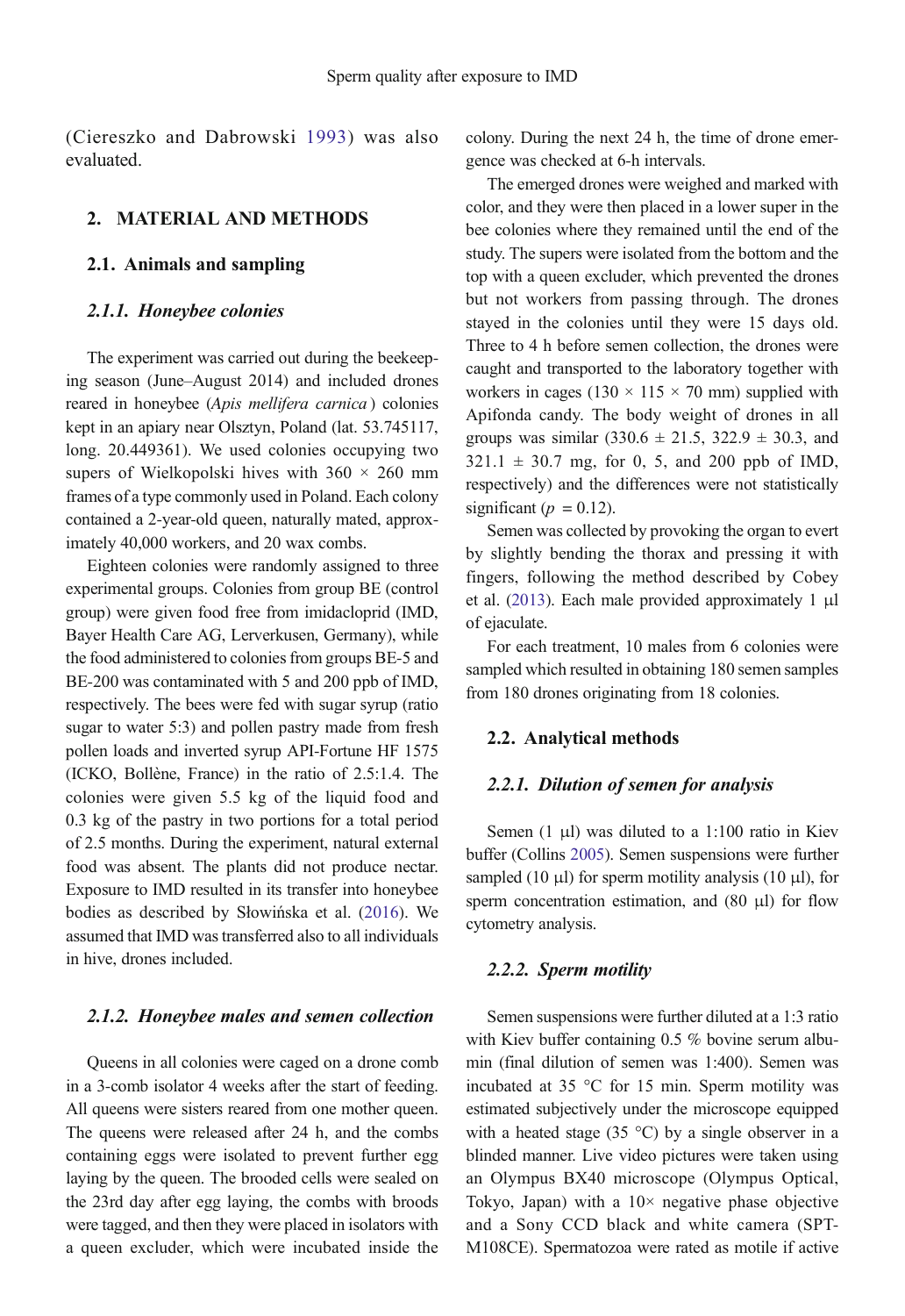movement (mostly circular with sperm head and tail overlapping) (Wegener et al. [2012\)](#page-11-0) was presented. For each experimental treatment, semen was obtained from 180 males (three IMD concentrations for six colonies, 10 males per dose at each colony). Each individual sample was analyzed in duplicate (about 200 spermatozoa per single analysis).

#### 2.2.3. Sperm concentration

Preparation of standard curveSemen obtained from four drones originated for control colonies was used. All semen samples were cream-colored and found at the tip of the genitalia on a bed of white mucus (Rousseau et al. [2015](#page-10-0)). Ejaculates were first diluted 100 times, then 10 μl was sampled and further diluted 17, 20, 25, 30, 35, 40, 50, and 80 times (final dilutions were 1700, 2000, 2500, 3000, 3500, 4000, 5000, and 8000, respectively). From these suspensions, 90 μl was transferred to UVette disposable cuvettes 50–2000 μl (Cat. No.: 952010069, Eppendorf AG, Hamburg Germany), and the absorbance at 600 nm was measured using a BioPhotometer (Eppendorf, Hamburg, Germany). Sperm suspensions diluted 4000 times were counted using a Bürker chamber. For each drone, counting was made in duplicate. Average number of counted spermatozoa per drone was  $91 \pm 11$ . Using these results, the sperm concentration was calculated for other dilutions. The results were plotted and a regression equation was calculated.

Measurement of sperm concentration For routine sperm concentration analysis, the samples were diluted 4000 times, the absorbance at 600 nm was measured and the sperm concentration expressed as  $10<sup>9</sup>$  spermatozoa per microliter was calculated from the regression equation.

#### 2.2.4. Flow cytometry

Cell membrane integrity (viability) The sperm  $(1 \times 10^6$  sperm cells per sample) samples were diluted in 100 μl of Kiev buffer, and the APC Annexin V apoptosis detection kit (Biolegend) was used according to the manufacturer's instructions to characterize the sample. Briefly, the sperm samples were incubated for 15 min in the dark at room temperature (RT) in 5 μl of APC Annexin V and 5 μl of 7-AAD viability staining solution. Then, 0.4 ml of fresh Kiev buffer was added



Figure 1. Representative picture for cell membrane integrity (viability) analysis 7-AAD is high affinity DNA dye that enter and stain dead cells, but is impermeable to live cells.

and the samples were analyzed using a flow cytometer FACS Aria II (Becton Dickinson, San Jose, CA). Results were analyzed using DIVA software (Becton Dickinson). A representative picture is shown in Figure 1. This kit was used to evaluate cell membrane integrity (viability) because apoptosis was not observed  $(<0.5\%$ ) in the sperm samples.

Mitochondrial membrane potential analysis The sperm samples were diluted to a final concentration of  $1.5-2 \times 10^6$  sperm cells in 100 μl of Kiev buffer. Then, 5 μg/ml of Rh 123 (Sigma) was added and the sperm suspensions were incubated for 30 min in the dark at RT. Next, 0.4 ml of Kiev buffer was added and the samples were centrifuged  $(400 \times g, 5 \text{ min}, RT)$ . Next, the staining medium was removed, the sperm pellets were resuspended in fresh Kiev buffer (1 ml) and counterstained with 5 μg/ml of 7-AAD (Invitrogen). Immediately after the staining, the samples were analyzed using a flow cytometer FACS Aria II (Becton Dickinson, San Jose, CA). The results were analyzed using DIVA software (Becton Dickinson). Approximately 10, 000 spermatozoa were analyzed, and a representative picture is shown in Figure [2](#page-4-0).

#### 2.3. Statistical analysis

All the results are presented as the mean  $\pm$  SD. For statistical analysis, data percentages were transformed by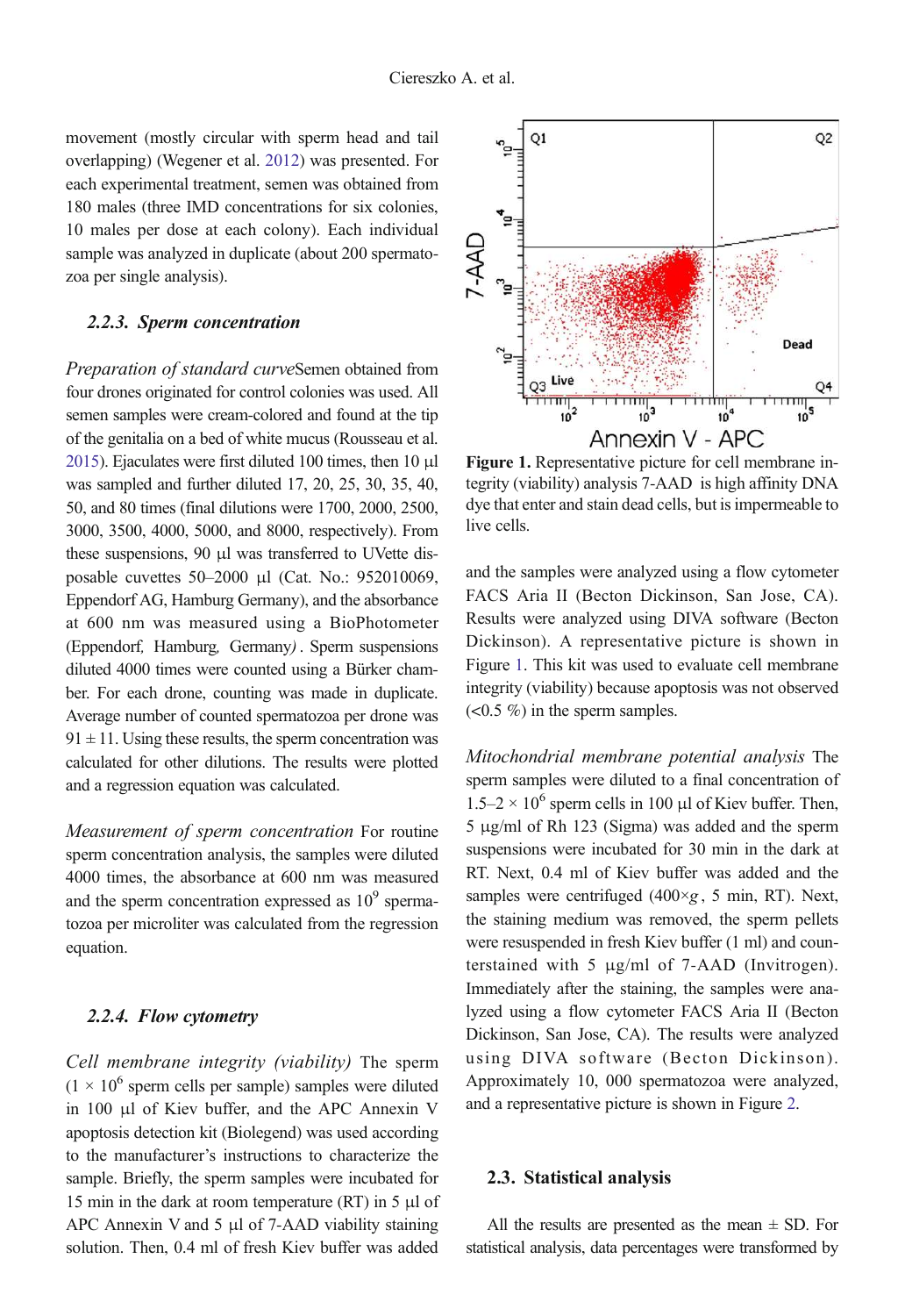<span id="page-4-0"></span>

Figure 2. Representative picture for mitochondrial membrane potential analysis Rhodamine 123 selectively accumulates in mitochondria based on the membrane potential.

arcsin square root transformation. The Gaussion distribution of values was confirmed using D'Agostino and Pearson omnibus normality tests. The effect of IMD and colony on semen parameters was analyzed using a twoway ANOVA. Where necessary, the means were separated with a post hoc Tukey's test. Correlation and regression between sperm concentration and absorbance at 600 nm were calculated using Pearson correlation coefficients. GraphPad Prism (GraphPad Software Inc., San Diego, CA, USA) software was used for statistical calculations.

## 3. RESULTS

## 3.1. Regression between sperm concentration and absorbance at 600 nm

A significant regression between sperm concentration and absorbance at 600 nm was recorded (Figure 3), and a correlation coefficient was found to be 0.95 ( $p < 0.0001$ ).

# 3.2. Sperm concentration in relation to exposure of honeybees to imidacloprid

The average sperm concentration in experimental groups varied from 5.9 to  $6.0 \times 10^6$  spermatozoa per microliter. A significant effect of IMD concentration on sperm concentration was not observed



Figure 3. The regression between sperm concentration and absorbance at 600 nm  $(n = 32)$ . Semen obtained from four drones. Ejaculates were first diluted 100 times, and further diluted 17, 20, 25, 30, 35, 40, 50, and 80 times. Then sperm suspensions were transferred to UVette disposable cuvettes and the absorbance at 600 nm was measured. Sperm suspensions diluted 4000 times were counted using a Bürker chamber. The results were plotted and a regression equation was calculated

 $(F_{2,162} = 0.19, P = 0.83)$  (Figure [4a](#page-5-0)). There was no significant interaction between IMD exposure and colony effects  $(F_{10,162} = 1.31, P = 0.23)$ . However, there was a significant effect of colony on sperm concentration ( $F_{5,162} = 3.38$ ,  $P = 0.006$ ). This was due to a difference between colony 1 and 4 (Figure [4b](#page-5-0)).

# 3.3. Sperm motility in relation to exposure of honeybees to imidacloprid

The average sperm motility in experimental groups varied from 69 to 79 %. There was a significant effect of imidacloprid on sperm motility  $(F_{2,162} = 10.13, P < 0.0001)$  between the control and a 200-μg concentration of IMD (Figure [5a](#page-5-0)). A significant difference between colonies was also recorded ( $F_{5,162} = 3.97, P = 0.002$ ) between colonies 1 and 6 (Figure [5b](#page-5-0)). There was no significant interaction between IMD exposure and colony effects ( $F_{10,162} = 0.65$ ,  $P = 0.77$ ).

# 3.4. Sperm viability in relation to exposure of honeybees to imidacloprid

The average sperm viability in experimental groups varied from 95 to 99 %. There was a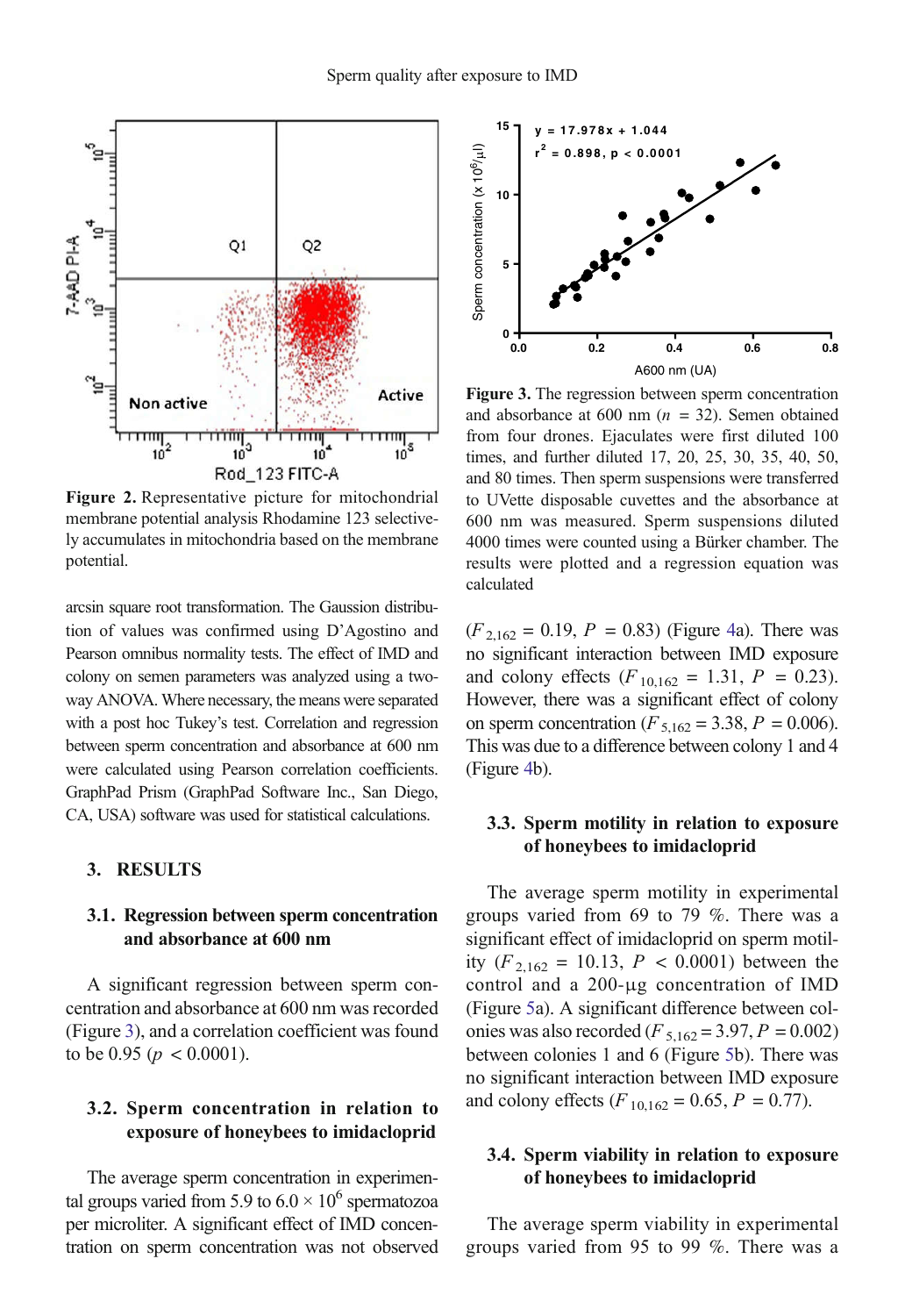<span id="page-5-0"></span>

Figure 4. Sperm concentration in relation to exposure of honeybees to imidacloprid (a ) and colony (b ). Data are presented as mean  $\pm$  SD. Male semen was collected by provoking the organ to evert by slightly bending the thorax and pressing it with fingers. For each treatment, 10 males from 6 colonies were sampled which resulted in obtaining 180 semen samples from 180 drones originating from 18 colonies. Data were analyzed using a two-way ANOVA and the means were separated with a post hoc Tukey's test. Sperm concentration bars that share the same letter did not differ significantly  $(P < 0.05)$ 

significant effect of imidacloprid on sperm viability  $(F_{2,162} = 9.60, P = 0.0001)$ . A significant difference among colonies was also recorded ( $F_{5,162} = 14.33$ ,  $P < 0.0001$ ). There was a significant interaction between IMD exposure and colony effects  $(F_{10,162} = 8.18,$  $P < 0.0001$ ). Significant differences were found within colonies for a particular IMD concentration (Figure [6a\)](#page-6-0). The effects of IMD also varied between colonies; for example, no



Figure 5. Sperm motility in relation to exposure of honeybees to imidacloprid (a ) and colony (b ). Sperm motility was estimated subjectively under the microscope equipped with a heated stage (35 °C). Data are presented as mean  $\pm$  SD. For each treatment, 10 males from 6 colonies were sampled which resulted in obtaining 180 semen samples from 180 drones originating from 18 colonies. Data were analyzed using a twoway ANOVA and the means were separated with a post hoc Tukey's test. Sperm motility bars that share the same *letter* did not differ significantly ( $P < 0.05$ )

effects were found in colonies 1 and 6, a decrease in viability was found for colony 2, and an increase was recorded for colonies 3, 4, and 5 (Figure [6b](#page-6-0)).

# 3.5. Sperm mitochondrial potential in relation to exposure of honeybees to imidacloprid

The average sperm mitochondrial potential in experimental groups varied from 66 to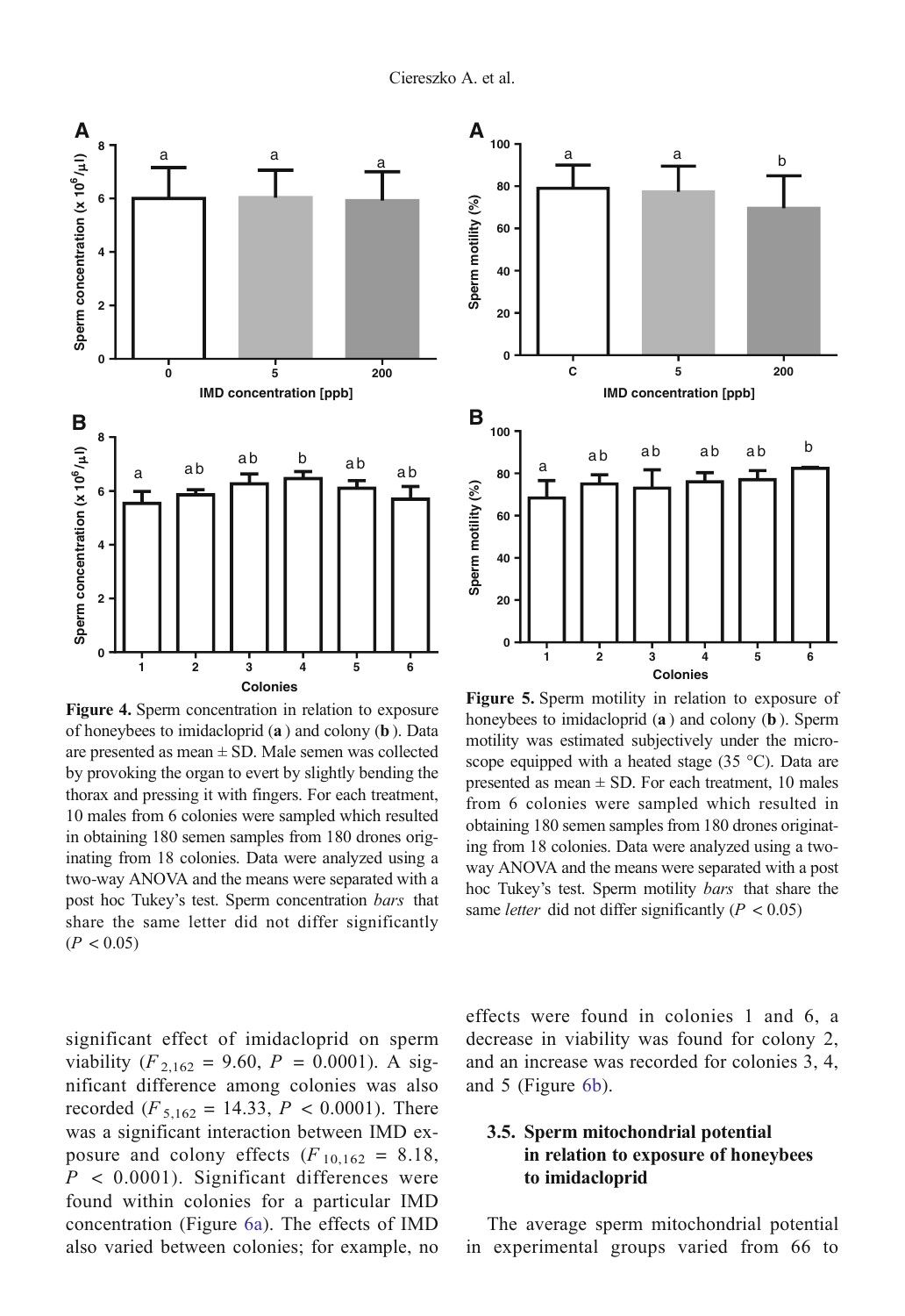<span id="page-6-0"></span>

Figure 6. Percentage of live sperm measured by flow cytometry in relation to exposure of honeybees to imidacloprid (a) and colony (b). Data are presented as mean  $\pm$  SD. For each treatment, 10 males from 6 colonies were sampled which resulted in obtaining 180 semen samples from 180 drones originating from 18 colonies. Data were analyzed using a two-way ANOVA and the means were separated with a post hoc Tukey's test. There was a significant interaction between IMD exposure and colony effects  $(F_{10,162} = 8.18, P < 0.0001)$ . Sperm viability *bars* that share the same *letter* within the same IMD concentration (a) and colony (b) did not differ significantly ( $P < 0.05$ )

93 %. There was a significant effect of imidacloprid on sperm mitochondrial potential ( $F_{2,162} = 6.07$ ,  $P = 0.003$ ). A significant difference within colonies was also recorded  $(F_{\frac{5.162}{}} = 12.00, P < 0.0001)$ . There was a significant interaction between IMD exposure and colony effects  $(F_{10,162} = 2.12)$ ,  $P = 0.03$ ).

Significant differences were found within colonies for a particular IMD concentration (Figure [7a](#page-7-0)). The effects of IMD also varied between colonies; for example, no effects were found for colonies 1 and 6, a decrease in viability was found for colony 2, and an increase was recorded for colonies 3, 4, and 5 (Figure [7](#page-7-0)b).

#### 4. DISCUSSION

Most measurements of sperm concentrations in honeybee drones are based on counting the sperm cells under a microscope. This approach is tedious, time consuming, and difficult due to highly variable results that may result from the clumping of spermatozoa and the poor dispersion of spermatozoa in the hemocytometer cells (Collins [2005;](#page-10-0) Koeniger et al. [2005](#page-10-0)). Collins [\(2005\)](#page-10-0) has tested the spectrophotometric method at 260 and 550 nm and found a significant correlation between sperm counts and absorbance  $(r = 0.83)$ . In our opinion, however, individual points shown on the regression plot in this paper were quite dispersed, and therefore the accuracy of this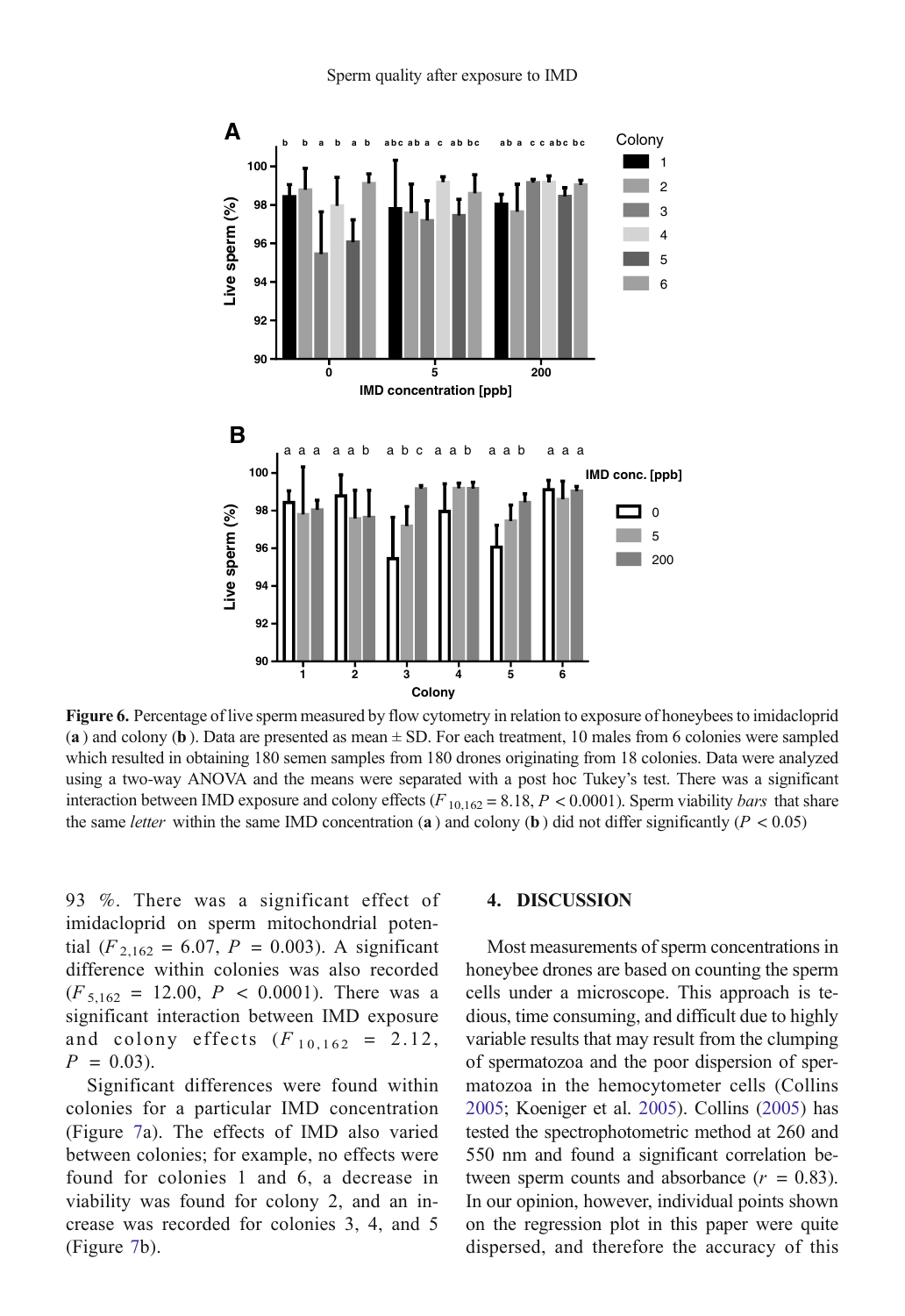<span id="page-7-0"></span>

Figure 7. Percentage of active mitochondria in relation to exposure of honeybees to imidacloprid (a) and colony (b ). Data are presented as mean ± SD. For each treatment, 10 males from 6 colonies were sampled which resulted in obtaining 180 semen samples from 180 drones originating from 18 colonies. Data were analyzed using a two-way ANOVA and the means were separated with a post hoc Tukey's test. There was a significant interaction between IMD exposure and colony effects  $(F_{10,162} = 2.12, P = 0.03)$ . Bars that share the same *letter* within the same IMD concentration (a) and colony (b) did not differ significantly ( $P < 0.05$ )

regression can be improved. Using our modification, we found the sperm concentration estimation data less dispersed, which is confirmed by a high correlation coefficient value (0.95). This result suggests that absorbance at 600 nm rather than at 550 nm provides a more accurate estimation of sperm concentrations in bees.

Sperm concentrations stored in spermatheca are recognized as a major component of queen longevity and consequently productivity of the colony and low spermatozoa numbers results in premature supersedure (Cobey [2007\)](#page-10-0). Our results indicated that sperm concentration was not affected by IMD treatment and suggests that drone spermatogenesis was not affected over the period from spermatogenesis to sexual maturity. This is contrary to vertebrates, where morphological and molecular damage in the testis were identified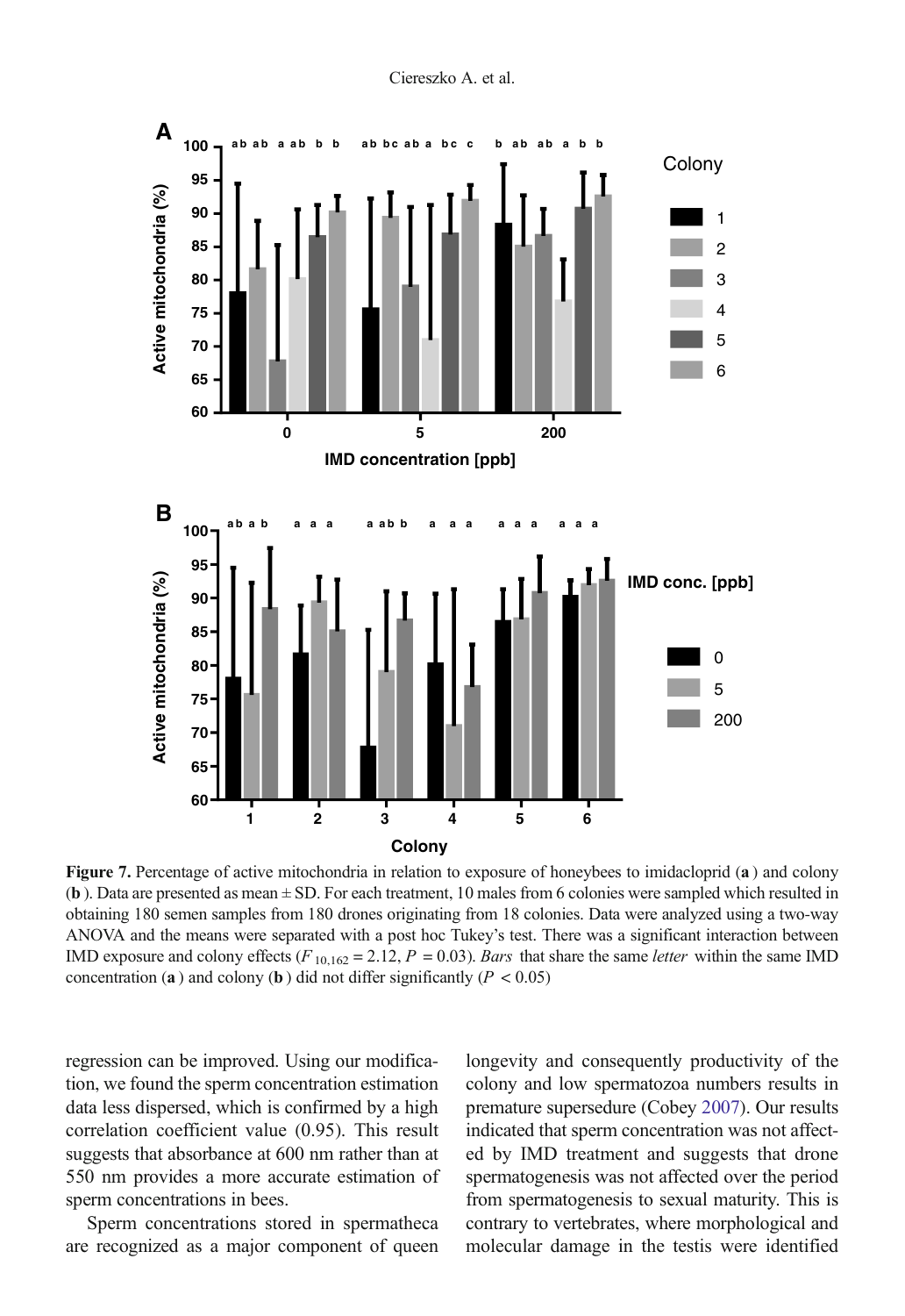after IMD exposure, including changes in testicular architecture and arrested spermatogenesis (Cardone [2015\)](#page-10-0). The latter also indicates an increase in apoptotic processes; however, our results did not show significant numbers of apoptotic spermatozoa  $\left($ <0.5 %). Perhaps this discrepancy reflects a significant difference in spermatogenesis and sperm production between insects and mammals (Bishop [1920\)](#page-10-0). The honeybee testes degenerate after hatching, and sperm is stored in the accessory testes (den Boer et al. [2009\)](#page-10-0). In conclusion, spermatogenesis in honeybees seems to be resistant to IMD. The mechanism underlying this resistance deserves further analysis in order to obtain comparative data concerning insect and vertebrate spermatogenesis.

Sperm motility is an important parameter of semen quality. It is estimated that only 2.5 % of inseminated spermatozoa actively migrate into long-term storage (Baer [2005](#page-9-0)). Wegener et al. [\(2012\)](#page-11-0) found a strong correlation between sperm motility and indicators of sperm performance in inseminated queens. In our study, we noticed a significant decline in sperm motility only for drones exposed to an extremely high concentration of IMD (200 ppb). This suggests that sperm motility can indeed be affected by neonicotinoids, but such effects seem to be unlikely in environmental conditions where lower concentrations of IMD are recorded. However, sublethal changes in sperm motility cannot be excluded, for example, via cumulative effects of low IMD concentration. Such changes cannot be evaluated by a subjective method for motility estimations as used in our study, rather more sophisticated methods using computer-assisted sperm analysis (Al-Lawati et al. [2009](#page-9-0)) will be required.

Recent data suggest that despite adequate insemination, the sperm stored in queens may progressively loose viability (Tarpy and Olivarez [2014\)](#page-11-0). A slight reduction (∼10 %) in sperm viability occurs naturally during the second stage of eversion of the endophallus and during the injection of semen into the lateral oviducts of queens (Gençer et al. [2014\)](#page-10-0). A significant variability in the viability of spermatozoa stored in queen spermathecae (with some queens containing less than 20 % viable sperm) has been described in Canada (Rousseau et al. [2015](#page-10-0)). Tarpy et al. [\(2012\)](#page-11-0) recorded a 59 to 93 % variability in sperm viability in the spermathecae of commercial honeybee queens. Tarpy and Olivarez [\(2014\)](#page-11-0) suggested that one of the major reasons for lifespan reductions of queens is a depletion of stored semen, which results in a queen laying unfertilized eggs that develop into drones. It is tempting to speculate that spermatozoa with decreased viability caused by exposure to IMD may have difficulties in coping with the stress and consequently may die prematurely, which would lead to a decrease in the queen's reproductive potential. Recent results of Williams et al. [\(2015\)](#page-11-0) seem to support this suggestion. The latter indicated a reduced viability of spermatozoa stored in the spermathecae of honeybee queens exposed to IMD. Moreover, recent findings of Sandrock et al. [\(2014b\)](#page-11-0) who reported 60 % queen supersedure in colonies exposed to two neonicotinoids, thiamethoxam, and clothianidin also suggest long-term effects of neonicotinoids on the quality of spermatozoa inside queen reproductive systems.

To our knowledge, measurements of mitochondrial membrane potential (MMP) was performed for the first time for honeybee drones. This sperm parameter is important for evaluating the function of mitochondria, which are vital for the production of energy during sperm movement. For this reason, a correlation between MMP and sperm motility has been reported for vertebrates (Graham et al. [1990;](#page-10-0) Espinoza et al. [2009;](#page-10-0) Paoli et al. [2011\)](#page-10-0). Our results have demonstrated that significant IMD  $\times$  colony interactions occur for MMP (similarly to sperm viability). This strongly suggests that IMD toxicity is related to particular colonies, some of which may be more sensitive to IMD than others.

In our study, significant interactions were found between IMD and sperm viability and MMP. For this reason, only conclusions for particular IMD concentration × colony variants can be formulated. Moreover, all queens were sisters. For this reason, the results of our study can be explained by paternal effects (or by other unexplained defense mechanisms). Our results suggest that honeybee spermatozoa are susceptible to imidacloprid toxicity and this susceptibility is strongly affected by colonies. These results are consistent with the variability of reported IMD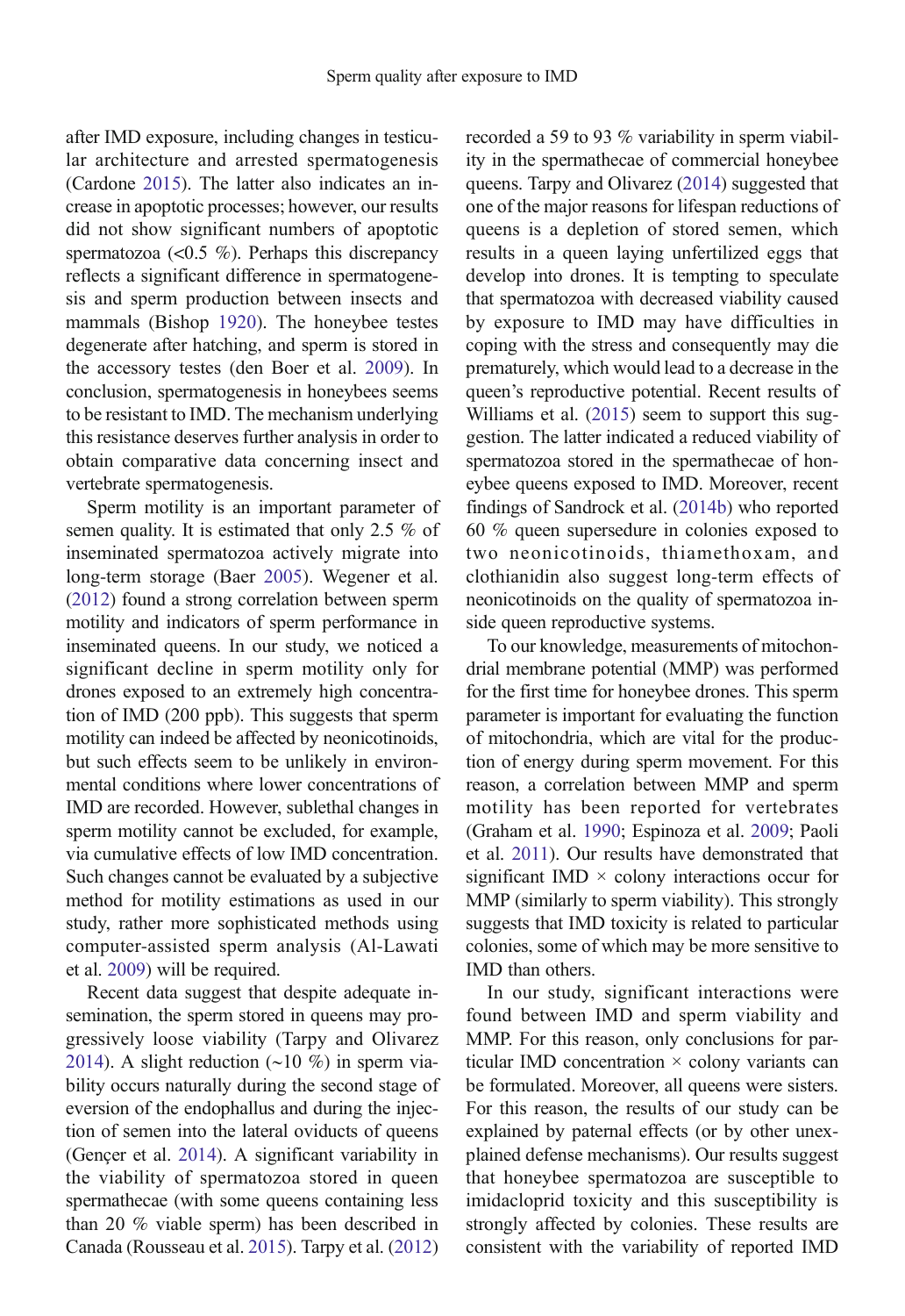<span id="page-9-0"></span>effects on honeybees. Pisa et al. [\(2015\)](#page-10-0) reported that the honeybee lethal dose  $(LD_{50})$  for imidacloprid varies significantly (by two orders of magnitude) from 5 to 500 ng, which can partially be attributed to colonies (but also to individual variability related to mode of contact and differences in environmental conditions). Recently, Stürup et al. ([2013](#page-11-0)) reported that age effects of honeybee drone sperm viability are related to individual colony effects. These authors found a negative correlation between senescence and sperm viability, while a significant interaction between age and colony was also observed (a decline in sperm viability was observed in three of the five colonies). The potential mechanism of differences in sperm viability among colonies may be related to differences in seminal fluid protein abundance (Baer et al. [2012](#page-10-0)). Perhaps such differences reflect the mechanism of IMD effects on the reproductive potential of drones. It is important to note that under field conditions, there might be no observable effect on queen fecundity since queens mate with up to 20 drones and collect an excess of spermatozoa. In such conditions a sufficient number of viable spermatozoa could be secured. Moreover, under natural mating conditions, there is an extremely high competition of drones, so it is unclear if IMDexposed drones can successfully compete with non-exposed drones. All these precautions have to be taken into account in future studies.

Recently, Williams et al. [\(2015](#page-11-0)) demonstrated that the reproductive system of honeybee queens exposed to neonicotinoid pesticides was severely affected morphologically and physiologically. Pesticide-exposed queens developed smaller ovaries (lower number of ovarioles). Moreover, these queens were characterized by a reduced number and viability of spermatozoa stored in their spermathecae. Our data significantly complement these results by demonstrating that male reproduction can be disturbed by neonicotinoids as well. Therefore, it can be suggested that neonicotinoids affect the reproduction capacity of both sexes in honeybees.

In conclusion, our results strongly suggest that neonicotinoids can negatively affect the sperm quality of honeybee drones. Consequently, the exposure of honeybees to neonicotinoids can potentially disturb the reproductive potential of drones and possibly lead to colony failure due poor quality in mating. Colonies are differentially affected by IMD-related changes in sperm quality. Future studies should identify the mechanisms responsible for the variable susceptibility of colonies to IMD effects, to attribute how much of observed effects there was from the colony-level exposure. Knowledge of such mechanisms will be helpful in developing strategies counteracting the negative effects of IMD on honeybee reproduction. Moreover, due to large variation in IMDresponse among colony future experiments should focus on feeding individual drones with IMD.

## ACKNOWLEDGMENTS

This work was funded by the Institute of Animal Reproduction and Food Research and the University of Warmia and Mazury in Olsztyn. We would like to thank Dr. Gabriel Bodek from the In Vitro Laboratory for performing flow cytometry analyses.

## OPEN ACCESS

This article is distributed under the terms of the Creative Commons Attribution 4.0 International License (http://creativecommons.org/licenses/by/4.0/), which permits unrestricted use, distribution, and reproduction in any medium, provided you give appropriate credit to the original author(s) and the source, provide a link to the Creative Commons license, and indicate if changes were made.

Paramètres du sperme des mâles d'abeille exposés à l'imidaclopride Apis mellifera / néonicotinoïde / spermatozoïde / motilité / viabilité

Parameter des Drohnenspermas der Honigbiene nach Imidacloprid-Exposition Apis mellifera / Imidacloprid / Spermatozoa / Beweglichkeit / Viabilität

## **REFERENCES**

- Al-Lawati, H., Kamp, G., Bienefeld, K. (2009) Characteristics of the spermathecal contents of old and young honeybee queens. J. Insect Physiol. **55** (2), 116–121
- Baer, B. (2005) Sexual selection in Apis bees. Apidologie 36 (2), 187–200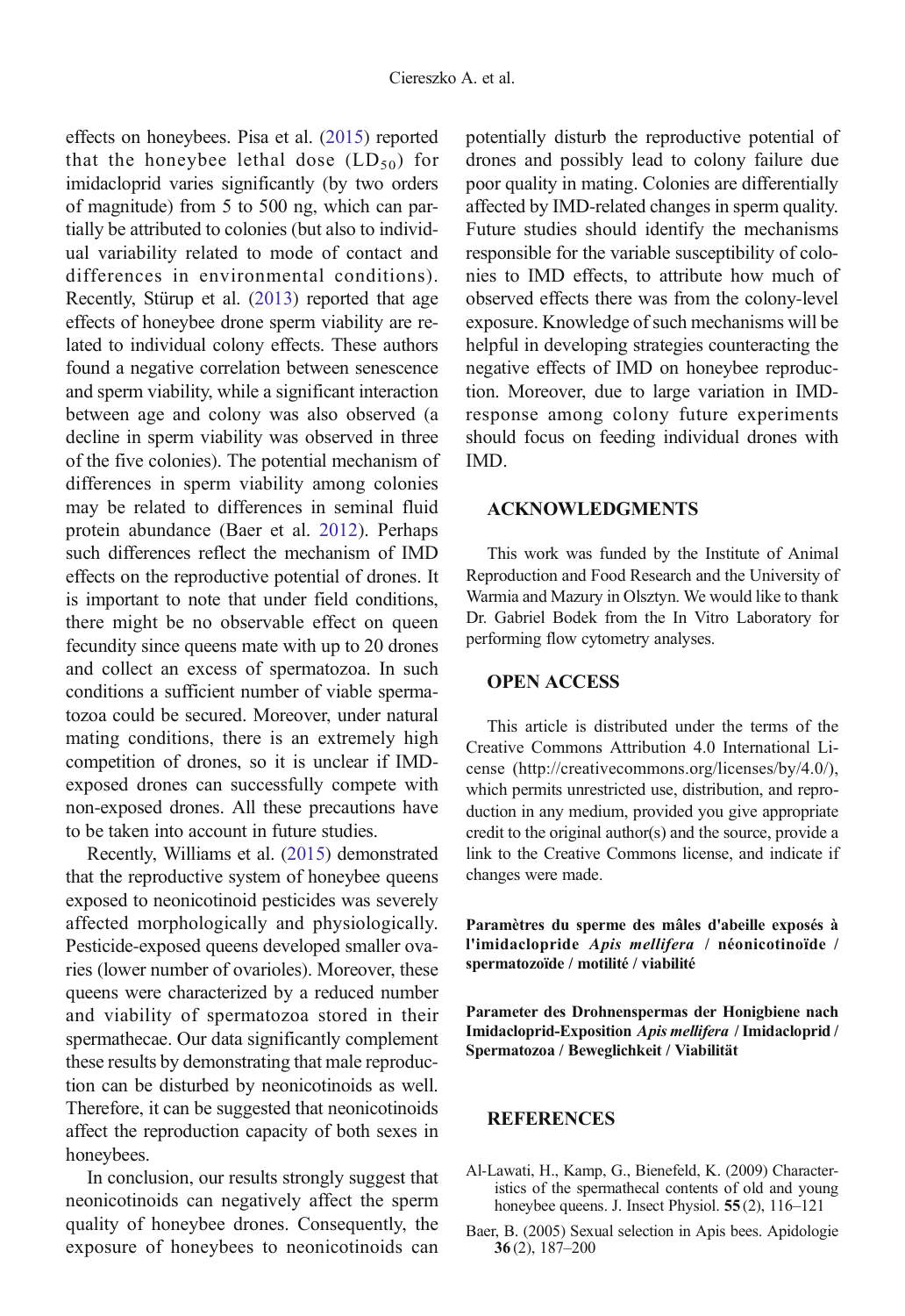- <span id="page-10-0"></span>Baer, B., Zareie, R., Paynter, E., Poland, V., Millar, A.H. (2012) Seminal fluid proteins differ in abundance between genetic lineages of honeybees. J. Proteom. 75 (18), 5646–5653
- Bal, R., Naziroǧlu, M., Türk, G., Yilmaz, O., Kuloǧlu, T., et al. (2012) Insecticide imidacloprid induces morphological and DNA damage through oxidative toxicity on the reproductive organs of developing male rats. Cell Bioch. Funct. 30 (6), 492–499.
- Ben Abdelkader, F., Kairo, G., Tchamitchian, S., Cousin, M., Senechal, J., et al. (2014) Semen quality of honey bee drones maintained from emergence to sexual maturity under laboratory, semi-field and field conditions. Apidologie 45 (2), 215–223
- Bishop, G.H. (1920) Fertilization in the honey-bee. I. The male sexual organs: Their histological structure and physiological functioning. J. Exp. Zool. 31 (2), 224–265
- Blacquière, T., Smagghe, G., Van Gestel, C.A.M., Mommaerts, V. (2012) Neonicotinoids in bees: a review on concentrations, side-effects and risk assessment. Ecotoxicology 21 (4), 973–992
- Cardone, A. (2015) Imidacloprid induces morphological and molecular damages on testis of lizard (Podarcis sicula). Ecotoxicology 24(1), 94-105
- Ciereszko, A., Dabrowski, K. (1993) Estimation of sperm concentration of rainbow trout, whitefish and yellow perch by spectrophotometric technique. Aquaculture 109, 367–373
- Cobey, S.W. (2007) Comparison studies of instrumentally inseminated and naturally mated honey bee queens and factors affecting their performance. Apidologie 38 (4), 390–410
- Cobey, S.W., Tarpy, D.R., Woyke, J. (2013) Standard methods for instrumental insemination of Apis mellifera queens. J. Apic. Res. 52(4), 1-18
- Collins, A.M. (2005) Insemination of honey bee, Apis mellifera , queens with non-frozen stored semen: sperm concentration measured with a spectrophotometer. J. Apic. Res. 44 (4), 141–145
- Cresswell, J.E. (2011) A meta-analysis of experiments testing the effects of a neonicotinoid insecticide (imidacloprid) on honey bees. Ecotoxicology, 20 (1), 149–157
- Cresswell, J. (2014) On the natural history of neonicotinoids and bees. Funct. Ecol. 28 (6), 1311–1312
- Den Boer, S.P.A., Boomsma, J.J., Baer, B. (2009) Honey bee males and queens use glandular secretions to enhance sperm viability before and after storage. J. Insect Physiol. 55 (6), 538–543
- Dively, G.P., Embrey, M.S., Kamel, A., Hawthorne, D.J., Pettis, J.S. (2015) Assessment of chronic sublethal effects of imidacloprid on honey bee colony health. PLoS ONE, 10 (3), e0118748
- Espinoza, J.A., Schulz, M.A., Sanchez, R., Villegas, J.V. (2009) Integrity of mitochondrial membrane potential reflects human sperm quality. Andrologia 41 (1), 51– 54
- Gençer, H.V., Kahya, Y., Woyke, J. (2014) Why the viability of spermatozoa diminishes in the honeybee (Apis mellifera ) within short time during natural mating and preparation for instrumental insemination. Apidologie 45 (6), 757–770
- Goulson, D (2013) An overview of the environmental risks posed by neonicotinoid insecticides. J. Appl. Ecol. 50 (4), 977–987 DOI: [10.1111/1365-2664.12111](http://dx.doi.org/10.1111/1365-2664.12111)
- Graham, J.K., Kunze, E., Hammerstedt, R.H. (1990) Analysis of sperm cell viability, acrosomal integrity, and mitochondrial-function using flow-cytometry. Biol. Reprod. 43 (1), 55–64.
- Holman, L. (2009) Sperm viability staining in ecology and evolution: potential pitfalls. Behav. Ecol. Sociobiol. 63 (11), 1679–1688
- Hunter, F.M., Birkhead, T.R. (2002) Sperm viability and sperm competition in insects. Curr. Biol. 12: 121–123
- Koeniger, G., Koeniger, N., Tingek, S., Phiancharoen, M. (2005) Variance in spermatozoa number among Apis dorsata drones and among Apis mellifera drones. Apidologie, 36 (2), 279–284
- Lonare, M., Kumar, M., Raut, S., More, A., Doltade, S., et al. (2015) Evaluation of ameliorative effect of curcumin on imidacloprid-induced male reproductive toxicity in Wistar rats. Environ. Toxicol.: [10.1002/](http://dx.doi.org/10.1002/tox.22132) [tox.22132](http://dx.doi.org/10.1002/tox.22132)
- Lopez-Antia, A., Ortiz-Santaliestra, M.E., Mougeot, F., Mateo, R. (2015) Imidacloprid-treated seed ingestion has lethal effect on adult partridges and reduces both breeding investment and offspring immunity. Environ. Res. 136, 97–107
- Paoli, D., Gallo, M., Rizzo, F., Baldi, E., Francavilla, S., et al. (2011) Mitochondrial membrane potential profile and its correlation with increasing sperm motility. Fertil. Steril. 95 (7), 2315–2319.
- Paynter, E., Baer-Imhoof, B., Linden, M., Lee-Pullen, T., Heel, K., et al., (2014) Flow cytometry as a rapid and reliable method to quantify sperm viability in the honeybee Apis mellifera . Cytometry Part A 85 (5), 463–472
- Pisa, L.W., Amaral-Rogers, V., Belzunces, L.P., Bonmatin, J.M., Downs, C.A., et al. (2015) Effects of neonicotinoids and fipronil on non-target invertebrates. Environ. Sci. Pollut. Res. 22 (1), 68–102
- Pohorecka, K., Skubida, P., Miszczak, A., Semkiw, P., Sikorski, P., et al. (2012) Residues of neonicotinoid insecticides in bee collected plant materials from oilseed rape crops and their effect on bee colonies. J. Apic. Sci., 56 (2), 115–134 DOI: [10.2478/v10289-](http://dx.doi.org/10.2478/v10289-012-0029-3) [012-0029-3](http://dx.doi.org/10.2478/v10289-012-0029-3)
- Rhodes, J.W., Harden, S., Spooner-Hart, R., Anderson, D.L., Wheen, G. (2011) Effects of age, season and genetics on semen and sperm production in Apis mellifera drones. Apidologie 42 (1), 29-38
- Rousseau, A., Fournier, V., Giovenazzo, P. (2015) Apis mellifera (hymenoptera: Apidae) drone sperm quality in relation to age, genetic line, and time of breeding. Can. Entomol. 147 (6):1–10